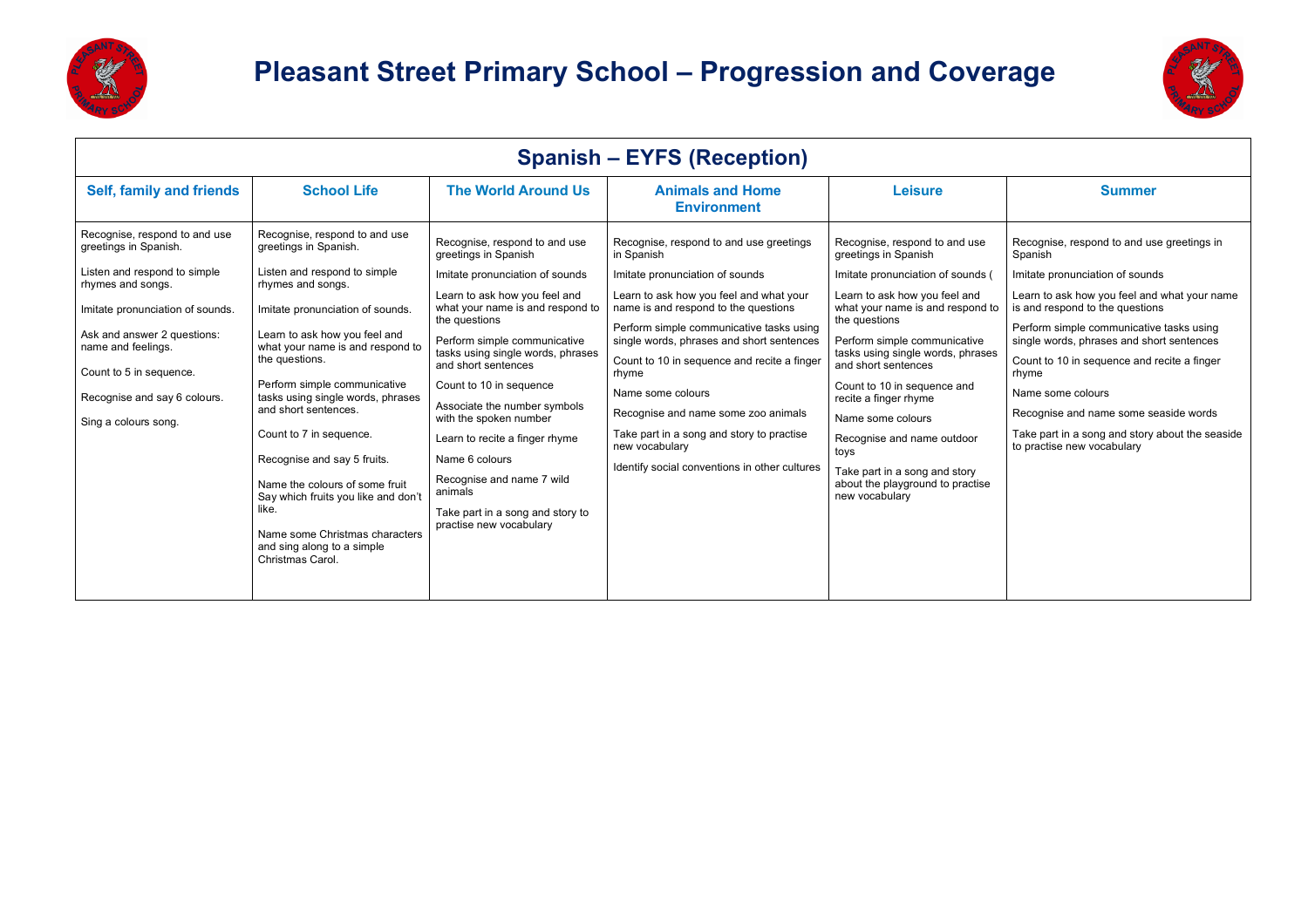



## **Spanish, Key Stage 1, Year 1**

| (Rec): Recognise, respond to and use greetings<br>in Spanish<br>Listen and respond to simple rhymes and songs<br>Imitate pronunciation of sounds<br>Ask and answer 2 questions: name and feelings<br>Count to 5 in sequence<br>Recognise and say 6 colours<br>Sing a colours song. | (Rec): Recognise, respond to and use greetings in<br>Spanish<br>Listen and respond to simple rhymes and songs.[O3.1]<br>Imitate pronunciation of sounds<br>Learn to ask how you feel and what your name is and<br>respond to the quéstions<br>Perform simple communicative tasks using single<br>words, phrases and short sentences<br>Count to 7 in sequence Recognise and say 5 fruits<br>Name the colours of some fruit Say which fruits you like<br>and don't like.<br>Name some Christmas characters and sing along to a<br>simple Christmas Carol. | (Rec): Recognise, respond to and use greetings<br>in Spanish<br>Imitate pronunciation of sounds<br>Learn to ask how you feel and what your name is<br>and respond to the questions<br>Perform simple communicative tasks using single<br>words, phrases and short sentences<br>Count to 10 in sequence<br>Associate the number symbols with the spoken<br>number<br>Learn to recite a finger rhyme<br>Name 6 colours<br>Recognise and name 7 wild animals<br>Take part in a song and story to practise new<br>vocabulary. | (Rec): Recognise, respond to and use greetings in<br>Spanish<br>Imitate pronunciation of sounds<br>Learn to ask how you feel and what your name is<br>and respond to the questions<br>Perform simple communicative tasks using single<br>words, phrases and short sentences<br>Count to 10 in sequence and recite a finger rhyme<br>Name some colours<br>Recognise and name some zoo animals<br>Take part in a song and story to practise new<br>vocabulary<br>Identify social conventions in other cultures | (Rec): Recognise, respond to and use greetings in<br>Spanish<br>Imitate pronunciation of sounds<br>Learn to ask how you feel and what your name is<br>and respond to the questions<br>Perform simple communicative tasks using single<br>words, phrases and short sentences<br>Count to 10 in sequence and recite a finger rhyme<br>Name some colours<br>Recognise and name outdoor toys<br>Take part in a song and story about the playground<br>to practise new vocabulary | (Rec): Recognise, respond to and use greetings in<br>Spanish<br>Imitate pronunciation of sounds<br>Learn to ask how you feel and what your name is<br>and respond to the questions<br>Perform simple communicative tasks using single<br>words, phrases and short sentences<br>Count to 10 in sequence and recite a finger rhyme<br>Name some colours<br>Recognise and name some seaside words<br>Take part in a song and story about the seaside to<br>practise new vocabulary |
|------------------------------------------------------------------------------------------------------------------------------------------------------------------------------------------------------------------------------------------------------------------------------------|----------------------------------------------------------------------------------------------------------------------------------------------------------------------------------------------------------------------------------------------------------------------------------------------------------------------------------------------------------------------------------------------------------------------------------------------------------------------------------------------------------------------------------------------------------|---------------------------------------------------------------------------------------------------------------------------------------------------------------------------------------------------------------------------------------------------------------------------------------------------------------------------------------------------------------------------------------------------------------------------------------------------------------------------------------------------------------------------|--------------------------------------------------------------------------------------------------------------------------------------------------------------------------------------------------------------------------------------------------------------------------------------------------------------------------------------------------------------------------------------------------------------------------------------------------------------------------------------------------------------|------------------------------------------------------------------------------------------------------------------------------------------------------------------------------------------------------------------------------------------------------------------------------------------------------------------------------------------------------------------------------------------------------------------------------------------------------------------------------|---------------------------------------------------------------------------------------------------------------------------------------------------------------------------------------------------------------------------------------------------------------------------------------------------------------------------------------------------------------------------------------------------------------------------------------------------------------------------------|
| <b>Self, Family &amp; Friends</b>                                                                                                                                                                                                                                                  | <b>School Life</b>                                                                                                                                                                                                                                                                                                                                                                                                                                                                                                                                       | <b>The World Around Us</b>                                                                                                                                                                                                                                                                                                                                                                                                                                                                                                | <b>Animals &amp; Home Environment</b>                                                                                                                                                                                                                                                                                                                                                                                                                                                                        | <b>Leisure</b>                                                                                                                                                                                                                                                                                                                                                                                                                                                               | <b>Summer</b>                                                                                                                                                                                                                                                                                                                                                                                                                                                                   |
| Recognise, respond to and use<br>greetings in Spanish.                                                                                                                                                                                                                             | Recognise, respond to and use greetings in<br>Spanish.                                                                                                                                                                                                                                                                                                                                                                                                                                                                                                   | Recognise, respond to and use<br>greetings in Spanish.                                                                                                                                                                                                                                                                                                                                                                                                                                                                    | Recognise, respond to and use greetings<br>in Spanish.                                                                                                                                                                                                                                                                                                                                                                                                                                                       | Recognise, respond to and use<br>greetings in Spanish.                                                                                                                                                                                                                                                                                                                                                                                                                       | Recognise, respond to and use greetings<br>in Spanish.                                                                                                                                                                                                                                                                                                                                                                                                                          |
| Listen and respond to simple rhymes<br>and songs.                                                                                                                                                                                                                                  | Imitate pronunciation of sounds.                                                                                                                                                                                                                                                                                                                                                                                                                                                                                                                         | Imitate pronunciation of sounds.                                                                                                                                                                                                                                                                                                                                                                                                                                                                                          | Imitate pronunciation of sounds.                                                                                                                                                                                                                                                                                                                                                                                                                                                                             | Imitate pronunciation of sounds.                                                                                                                                                                                                                                                                                                                                                                                                                                             | Imitate pronunciation of sounds in new<br>seaside words.                                                                                                                                                                                                                                                                                                                                                                                                                        |
| Imitate pronunciation of sounds.                                                                                                                                                                                                                                                   | Ask and answer 3 questions: how you feel,<br>name and where you live.                                                                                                                                                                                                                                                                                                                                                                                                                                                                                    | Ask and answer 4 questions: how you<br>feel, your name, where you live and<br>favourite colour or vegetable.                                                                                                                                                                                                                                                                                                                                                                                                              | Ask and answer 4 questions: how you<br>feel, your name, where you live and<br>favourite colour.                                                                                                                                                                                                                                                                                                                                                                                                              | Ask and answer 4 questions: how you<br>feel, your name, where you live and<br>favourite colour.                                                                                                                                                                                                                                                                                                                                                                              | Ask and answer 4 questions: how you<br>feel, your name, where you live and                                                                                                                                                                                                                                                                                                                                                                                                      |
| Ask and answer 3 questions: how you<br>feel, name and where you live.<br>Perform simple communicative tasks                                                                                                                                                                        | Perform simple communicative tasks using<br>single words, phrases and short sentences.<br>Count to 15 in sequence and associate                                                                                                                                                                                                                                                                                                                                                                                                                          | Perform simple communicative tasks<br>using single words, phrases and short<br>sentences.                                                                                                                                                                                                                                                                                                                                                                                                                                 | Perform simple communicative tasks<br>using single words, phrases and short<br>sentences.                                                                                                                                                                                                                                                                                                                                                                                                                    | Perform simple communicative tasks<br>using single words, phrases and short<br>sentences.                                                                                                                                                                                                                                                                                                                                                                                    | favourite colour.<br>Recognise and respond to sounds<br>patterns and words.                                                                                                                                                                                                                                                                                                                                                                                                     |
| using single words, phrases and short<br>sentences.<br>Count to 12 in sequence and                                                                                                                                                                                                 | number symbols with spoken number.<br>Recognise and say 8 colours.                                                                                                                                                                                                                                                                                                                                                                                                                                                                                       | Count to 15 in sequence, count<br>backwards from 10 and associate<br>number symbols with spoken number.                                                                                                                                                                                                                                                                                                                                                                                                                   | Count to 15 in sequence and associate<br>number symbols with spoken number.                                                                                                                                                                                                                                                                                                                                                                                                                                  | Count to 15 in sequence an associate<br>number symbols with spoken number.                                                                                                                                                                                                                                                                                                                                                                                                   | Perform simple communicative tasks<br>using single words, phrases and short<br>sentences.                                                                                                                                                                                                                                                                                                                                                                                       |
| associate number symbols with<br>spoken number.                                                                                                                                                                                                                                    | Recognise and say 5 school snacks.<br>Recognise and say 5 vegetables.                                                                                                                                                                                                                                                                                                                                                                                                                                                                                    | Recognise and say words for the plant<br>life cycle.                                                                                                                                                                                                                                                                                                                                                                                                                                                                      | Recognise and say 9 colours.<br>Recognise and say 10 animals.                                                                                                                                                                                                                                                                                                                                                                                                                                                | Recognise and say 10 colours.<br>Recognise and say some verbs of                                                                                                                                                                                                                                                                                                                                                                                                             | Count to 15 in sequence and associate<br>number symbols with spoken number.                                                                                                                                                                                                                                                                                                                                                                                                     |
| Recognise and say 8 colours.<br>Recognise and say 6 shapes.                                                                                                                                                                                                                        | Say which food you do and don't like.<br>Listen and respond to simple rhymes,                                                                                                                                                                                                                                                                                                                                                                                                                                                                            | Recognise and say words for items<br>found in the garden.                                                                                                                                                                                                                                                                                                                                                                                                                                                                 | Listen and respond to simple rhymes,<br>stories and songs.                                                                                                                                                                                                                                                                                                                                                                                                                                                   | movement.<br>Take part in a song to practice new<br>vocabulary.                                                                                                                                                                                                                                                                                                                                                                                                              | Recognise and say 10 colours.<br>Recognise and say some seaside words.                                                                                                                                                                                                                                                                                                                                                                                                          |
|                                                                                                                                                                                                                                                                                    | stories and songs.<br>Name some Christmas characters and sing                                                                                                                                                                                                                                                                                                                                                                                                                                                                                            | Take part in a song to practise new<br>vocabulary.                                                                                                                                                                                                                                                                                                                                                                                                                                                                        |                                                                                                                                                                                                                                                                                                                                                                                                                                                                                                              | Listen and respond to classroom<br>instructions.                                                                                                                                                                                                                                                                                                                                                                                                                             | Take part in a seaside song to practice<br>new vocabulary.                                                                                                                                                                                                                                                                                                                                                                                                                      |
|                                                                                                                                                                                                                                                                                    | along to a Christmas Carol.                                                                                                                                                                                                                                                                                                                                                                                                                                                                                                                              | Listen and respond to simple rhymes,<br>stories and songs.                                                                                                                                                                                                                                                                                                                                                                                                                                                                |                                                                                                                                                                                                                                                                                                                                                                                                                                                                                                              | Listen and respond to simple rhymes.<br>stories and songs.                                                                                                                                                                                                                                                                                                                                                                                                                   | Listen and respond to simple rhymes,<br>stories and songs about the seaside.                                                                                                                                                                                                                                                                                                                                                                                                    |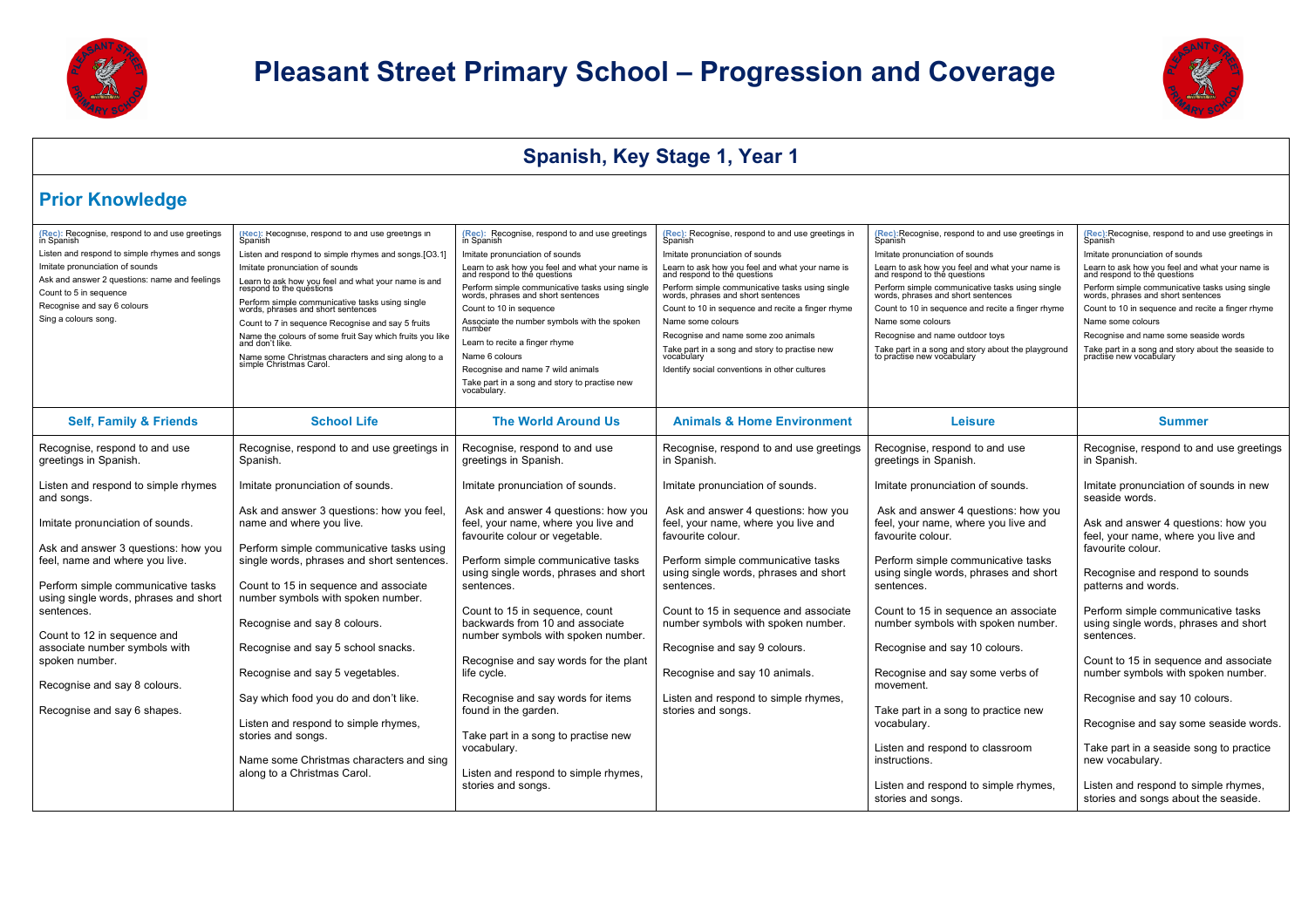



## **Spanish, Key Stage 1, Year 2**

| (Y1): Recognise, respond to and use greetings in<br>Spanish.<br>Listen and respond to simple rhymes and songs<br>Imitate pronunciation of sounds.<br>Ask and answer 3 questions: how you feel, name<br>and where you live.<br>Perform simple communicative tasks using single<br>words, phrases and short sentences.<br>Count to 12 in sequence and associate number<br>symbols with spoken number.<br>Recognise and say 8 colours.<br>Recognise and say 6 shapes.<br><b>Self, Family &amp; Friends</b>                                                 | (Y1): Recognise, respond to and use greetings in<br>Spanish<br>Imitate pronunciation of sounds.<br>Ask and answer 3 questions: how you feel, name and<br>where you live.<br>Perform simple communicative tasks using single<br>words, phrases and short sentences.<br>Count to 15 in sequence and associate number<br>symbols with spoken number<br>Recognise and say 8 colours.<br>Recognise and say 5 school snacks.<br>Recognise and say 5 vegetables.<br>Say which food you do and don't like.<br>Listen and respond to simple rhymes, stories and<br>songs.<br>Name some Christmas characters and sing along to a<br>Christmas Carol.<br><b>School Life</b> | (Y1): Recognise, respond to and use greetings in<br>Spanish.<br>Imitate pronunciation of sounds.<br>Ask and answer 4 questions: how you feel, your<br>name, where you live and favourite colour or<br>vegetable.<br>Perform simple communicative tasks using single<br>words, phrases and short sentences.<br>Count to 15 in sequence, count backwards from 10<br>and associate number symbols with spoken number.<br>Recognise and say words for the plant life cycle.<br>Recognise and say words for items found in the<br>garden.<br>Take part in a song to practise new vocabulary.<br>Listen and respond to simple rhymes, stories and<br>songs.<br><b>The World Around Us</b> | (Y1): Recognise, respond to and use greetings in<br>Spanish.<br>Imitate pronunciation of sounds.<br>Ask and answer 4 questions: how you feel, your name,<br>where you live and favourite colour.<br>Perform simple communicative tasks using single words<br>phrases and short sentences.<br>Count to 15 in seguence and associate number symbol:<br>with spoken number.<br>Recognise and say 9 colours.<br>Recognise and say 10 animals<br>Listen and respond to simple rhymes, stories and songs<br><b>Animals &amp; Home Environment</b>                                                     | (Y1): Recognise, respond to and use greetings in Spanish<br>Imitate pronunciation of sounds.<br>Ask and answer 4 questions: how you feel, your name, where<br>you live and favourite colour.<br>Perform simple communicative tasks using single words, phrases<br>and short sentences.<br>Count to 15 in sequence an associate number symbols with<br>spoken number.<br>Recognise and say 10 colours.<br>Recognise and say some verbs of movement.<br>Take part in a song to practice new vocabulary<br>Listen and respond to classroom instructions<br>Listen and respond to simple rhymes, stories and songs.<br>Leisure                                                                          | (Y1): Recognise, respond to and use greetings in Spanish.<br>Imitate pronunciation of sounds in new seaside words.<br>Ask and answer 4 questions: how you feel, your name, where<br>you live and favourite colour.<br>Recognise and respond to sounds patterns and words.<br>Perform simple communicative tasks using single words,<br>phrases and short sentences.<br>Count to 15 in sequence and associate number symbols with<br>spoken number.<br>Recognise and say 10 colours.<br>Recognise and say some seaside words.<br>Take part in a seaside song to practice new vocabulary.<br>Listen and respond to simple rhymes, stories and songs about<br>the seaside.<br><b>Summer</b>                   |
|---------------------------------------------------------------------------------------------------------------------------------------------------------------------------------------------------------------------------------------------------------------------------------------------------------------------------------------------------------------------------------------------------------------------------------------------------------------------------------------------------------------------------------------------------------|------------------------------------------------------------------------------------------------------------------------------------------------------------------------------------------------------------------------------------------------------------------------------------------------------------------------------------------------------------------------------------------------------------------------------------------------------------------------------------------------------------------------------------------------------------------------------------------------------------------------------------------------------------------|-------------------------------------------------------------------------------------------------------------------------------------------------------------------------------------------------------------------------------------------------------------------------------------------------------------------------------------------------------------------------------------------------------------------------------------------------------------------------------------------------------------------------------------------------------------------------------------------------------------------------------------------------------------------------------------|-------------------------------------------------------------------------------------------------------------------------------------------------------------------------------------------------------------------------------------------------------------------------------------------------------------------------------------------------------------------------------------------------------------------------------------------------------------------------------------------------------------------------------------------------------------------------------------------------|-----------------------------------------------------------------------------------------------------------------------------------------------------------------------------------------------------------------------------------------------------------------------------------------------------------------------------------------------------------------------------------------------------------------------------------------------------------------------------------------------------------------------------------------------------------------------------------------------------------------------------------------------------------------------------------------------------|------------------------------------------------------------------------------------------------------------------------------------------------------------------------------------------------------------------------------------------------------------------------------------------------------------------------------------------------------------------------------------------------------------------------------------------------------------------------------------------------------------------------------------------------------------------------------------------------------------------------------------------------------------------------------------------------------------|
|                                                                                                                                                                                                                                                                                                                                                                                                                                                                                                                                                         |                                                                                                                                                                                                                                                                                                                                                                                                                                                                                                                                                                                                                                                                  |                                                                                                                                                                                                                                                                                                                                                                                                                                                                                                                                                                                                                                                                                     |                                                                                                                                                                                                                                                                                                                                                                                                                                                                                                                                                                                                 |                                                                                                                                                                                                                                                                                                                                                                                                                                                                                                                                                                                                                                                                                                     |                                                                                                                                                                                                                                                                                                                                                                                                                                                                                                                                                                                                                                                                                                            |
| Recognise, respond to and use greetings<br>in Spanish.<br>Ask & answer 3 questions: how you feel<br>name and where you live.<br>Listen and respond to simple rhymes.<br>stories and songs.<br>Recognise and respond to sound,<br>patterns and words.<br>Learn six emotions.<br>Count to 20 and match number symbols<br>with the spoken word.<br>Recognise and recall body parts.<br>Say which colours you like.<br>Join in with a new song about the body.<br>Perform simple communicative tasks<br>using single words, phrases and short<br>sentences. | Recognise, respond to and use greetings in<br>Spanish.<br>Ask and answer 4 questions: how you feel,<br>name, where you live and how old you are.<br>Listen and respond to simple rhymes, stories<br>and songs about toys.<br>Recognise and respond to sound, patterns<br>and words.<br>Count to 20 and recall numbers out of a<br>sequence.<br>Recognise and recall some toys.<br>Join in with the repetitive elements of<br>Christmas stories and carols.<br>Identify social conventions at home and in<br>other cultures.<br>Perform simple communicative tasks using<br>single words, phrases and short sentences.                                            | Recognise, respond to and use greetings in<br>Spanish.<br>Ask and answer 4 questions: how you feel,<br>what you are called, where you live and how<br>old vou are.<br>Listen and respond to simple rhymes, stories<br>and songs.<br>Recognise and respond to sound, patterns<br>and words.<br>Count to 20 and recall numbers out of<br>sequence.<br>Name 8 transports and say how you get to<br>school.<br>Join in with the repetitive elements of stories<br>and songs.<br>Perform simple communicative tasks using<br>single words, phrases and short sentences.<br>Develop listening and attention skills.                                                                       | Recognise, respond to and use greetings in<br>Spanish.<br>Ask and answer 4 questions: how you feel,<br>what you are called, where you live and how<br>old you are.<br>Recognise and respond to sound, patterns and<br>words.<br>Recognise key vocabulary and join in with<br>repetitive elements.<br>Count to 20 and recall numbers out of<br>sequence.<br>Name some farm animals and say which<br>sounds they make.<br>Listen and respond to simple rhymes, stories<br>and songs.<br>Join in with the repetitive elements of stories<br>and songs.<br>Perform simple communicative tasks using | Recognise, respond to and use greetings in Spanish<br>Ask and answer 4 questions: how you feel, what you<br>are called, where you live and how old you are<br>Name some places in the town and people who help<br>US.<br>Listen and respond to simple rhymes, stories and<br>sonas.<br>Recognise and respond to sound, patterns and words<br>Join in with the repetitive elements of songs about<br>people and places in town.<br>Perform simple communicative stating which places<br>are in towns in Spain and Britain.<br>Develop listening and attention skills.<br>Listen with sustained concentration<br>Copy language modelled by the teacher.<br>Sing songs and recite short finger rhymes. | Recognise, respond to and use greetings in Spanish.<br>Ask and answer 4 questions: how you feel, what you<br>are called, where you live and how old you are.<br>Count to 20 and identify numbers out of sequence.<br>Listen and respond to simple sea creature rhymes,<br>stories and songs.<br>Join in with the repetitive elements of songs and<br>stories about sea animals.<br>Listen to sea creature songs and stories with<br>sustained concentration.<br>Name some sea creatures and their colours.<br>Recognise and respond to sound, patterns and<br>words.<br>Develop listening and attention skills.<br>Copy language modelled by the teacher.<br>Recognise some words for sea creatures in the |
| Develop listening and attention skills.<br>Listen with sustained concentration.<br>Join in with the repetitive elements of a<br>story.                                                                                                                                                                                                                                                                                                                                                                                                                  | Develop listening and attention skills.<br>Listen with sustained concentration.<br>Copy language modelled by the teacher.                                                                                                                                                                                                                                                                                                                                                                                                                                                                                                                                        | Listen with sustained concentration.<br>Copy language modelled by the teacher.                                                                                                                                                                                                                                                                                                                                                                                                                                                                                                                                                                                                      | single words, phrases and short sentences.<br>Develop listening and attention skills.<br>Listen with sustained concentration.<br>Copy language modelled by the teacher.                                                                                                                                                                                                                                                                                                                                                                                                                         | Recognise some words for places in the town in the<br>written form.<br>Identify social conventions in Britain and Spanish<br>speaking countries.                                                                                                                                                                                                                                                                                                                                                                                                                                                                                                                                                    | written form.                                                                                                                                                                                                                                                                                                                                                                                                                                                                                                                                                                                                                                                                                              |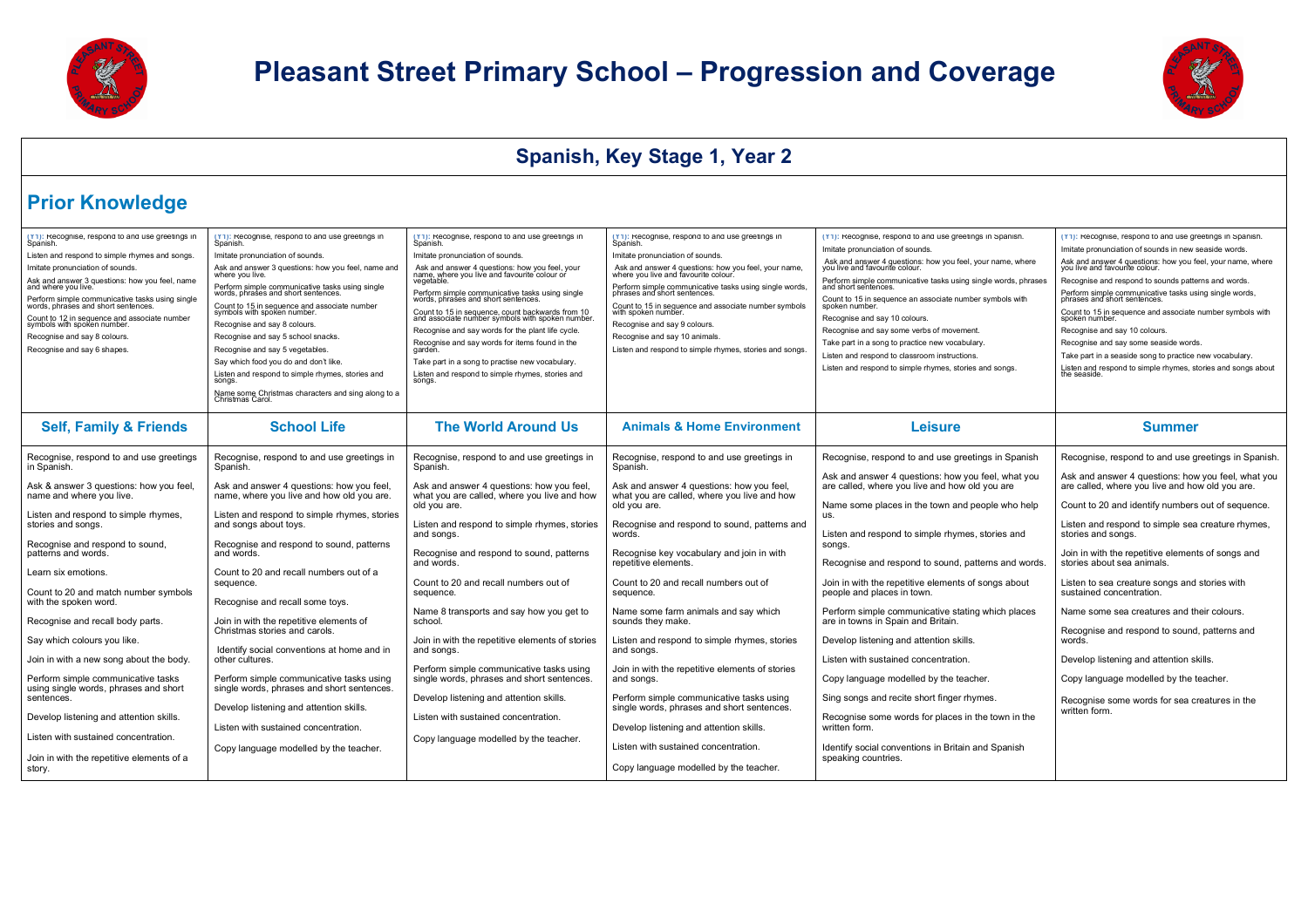



## **Spanish, Key Stage 2, Year 3**

| (Y2): Recognise, respond to and use greetings<br>Ask & answer 3 questions: how you feel, name<br>and where you live.<br>Listen and respond to simple rhymes, stories<br>and songs.<br>Recognise and respond to sound, patterns and<br>words<br>Learn six emotions.<br>Count to 20 and match number symbols with the<br>spoken word.<br>Recognise and recall body parts.<br>Say which colours you like.<br>Join in with a new song about the body.<br>Perform simple communicative tasks using<br>single words, phrases and short sentences.<br>Develop listening and attention skills.<br>Listen with sustained concentration.<br>Join in with the repetitive elements of a story. | (Y2): Recognise, respond to and use greetings in<br>Ask and answer 4 questions: how you feel, name,<br>where you live and how old you are.<br>Listen and respond to simple rhymes, stories and<br>songs about toys.<br>Recognise and respond to sound, patterns and<br>w∩rds̃<br>Count to 20 and recall numbers out of a sequence.<br>Recognise and recall some toys.<br>Join in with the repetitive elements of Christmas<br>stories and carols<br>Identify social conventions at home and in other<br>cultures.<br>Perform simple communicative tasks using single<br>words, phrases and short sentences.<br>Develop listening and attention skills.<br>Listen with sustained concentration.<br>Copy language modelled by the teacher. | (Y2): Recognise, respond to and use greetings in<br>Ask and answer 4 questions: how you feel, what<br>you are called, where you live and how old you are.<br>Listen and respond to simple rhymes, stories and<br>songs.<br>Recognise and respond to sound, patterns and<br>words<br>Count to 20 and recall numbers out of sequence.<br>Name 8 transports and say how you get to school.<br>Join in with the repetitive elements of stories and<br>songs.<br>Perform simple communicative tasks using single<br>words, phrases and short sentences.<br>Develop listening and attention skills.<br>Listen with sustained concentration.<br>Copy language modelled by the teacher. | (Y2): Recognise, respond to and use greetings in<br>Ask and answer 4 questions: how you feel, what you<br>are called, where you live and how old you are.<br>Recognise and respond to sound, patterns and words.<br>Recognise key vocabulary and join in with repetitive<br>elements<br>Count to 20 and recall numbers out of sequence.<br>Name some farm animals and say which sounds they<br>Listen and respond to simple rhymes, stories and<br>songs.<br>Join in with the repetitive elements of stories and<br>songs.<br>Perform simple communicative tasks using single<br>words, phrases and short sentences.<br>Develop listening and attention skills.<br>Listen with sustained concentration.<br>Copy language modelled by the teacher. | (Y2): Recognise, respond to and use greetings in Spanish<br>Ask and answer 4 questions: how you feel, what you are called, where you live and how old you are<br>Name some places in the town and people who help us.<br>Listen and respond to simple rhymes, stories and songs.<br>Recognise and respond to sound, patterns and words.<br>Join in with the repetitive elements of songs about people and<br>places in town.<br>Perform simple communicative stating which places are in<br>towns in Spain and Britain.<br>Develop listening and attention skills.<br>Listen with sustained concentration.<br>Copy language modelled by the teacher.<br>Sing songs and recite short finger rhymes.<br>Recognise some words for places in the town in the written<br>Identify social conventions in Britain and Spanish speaking<br>countries. | (Y2): Recognise, respond to and use greetings in<br>Spanish.<br>Ask and answer 4 questions: how you feel, what you are<br>called, where you live and how old you are.<br>Count to 20 and identify numbers out of sequence.<br>Listen and respond to simple sea creature rhymes,<br>stories and songs.<br>Join in with the repetitive elements of songs and stories<br>about sea animals<br>Listen to sea creature songs and stories with sustained<br>concentration.<br>Name some sea creatures and their colours.<br>Recognise and respond to sound, patterns and words.<br>Develop listening and attention skills.<br>Copy language modelled by the teacher.<br>Recognise some words for sea creatures in the written                                                                 |
|------------------------------------------------------------------------------------------------------------------------------------------------------------------------------------------------------------------------------------------------------------------------------------------------------------------------------------------------------------------------------------------------------------------------------------------------------------------------------------------------------------------------------------------------------------------------------------------------------------------------------------------------------------------------------------|------------------------------------------------------------------------------------------------------------------------------------------------------------------------------------------------------------------------------------------------------------------------------------------------------------------------------------------------------------------------------------------------------------------------------------------------------------------------------------------------------------------------------------------------------------------------------------------------------------------------------------------------------------------------------------------------------------------------------------------|---------------------------------------------------------------------------------------------------------------------------------------------------------------------------------------------------------------------------------------------------------------------------------------------------------------------------------------------------------------------------------------------------------------------------------------------------------------------------------------------------------------------------------------------------------------------------------------------------------------------------------------------------------------------------------|---------------------------------------------------------------------------------------------------------------------------------------------------------------------------------------------------------------------------------------------------------------------------------------------------------------------------------------------------------------------------------------------------------------------------------------------------------------------------------------------------------------------------------------------------------------------------------------------------------------------------------------------------------------------------------------------------------------------------------------------------|-----------------------------------------------------------------------------------------------------------------------------------------------------------------------------------------------------------------------------------------------------------------------------------------------------------------------------------------------------------------------------------------------------------------------------------------------------------------------------------------------------------------------------------------------------------------------------------------------------------------------------------------------------------------------------------------------------------------------------------------------------------------------------------------------------------------------------------------------|-----------------------------------------------------------------------------------------------------------------------------------------------------------------------------------------------------------------------------------------------------------------------------------------------------------------------------------------------------------------------------------------------------------------------------------------------------------------------------------------------------------------------------------------------------------------------------------------------------------------------------------------------------------------------------------------------------------------------------------------------------------------------------------------|
| <b>Self, Family &amp; Friends</b>                                                                                                                                                                                                                                                                                                                                                                                                                                                                                                                                                                                                                                                  | <b>School Life</b>                                                                                                                                                                                                                                                                                                                                                                                                                                                                                                                                                                                                                                                                                                                       | <b>The World Around Us</b>                                                                                                                                                                                                                                                                                                                                                                                                                                                                                                                                                                                                                                                      | <b>Animals &amp; Home Environment</b>                                                                                                                                                                                                                                                                                                                                                                                                                                                                                                                                                                                                                                                                                                             | Leisure                                                                                                                                                                                                                                                                                                                                                                                                                                                                                                                                                                                                                                                                                                                                                                                                                                       | <b>Summer</b>                                                                                                                                                                                                                                                                                                                                                                                                                                                                                                                                                                                                                                                                                                                                                                           |
| Produce basic greetings.<br>Ask and answer questions: name,<br>feelings, where you live, age, colour.<br>Produce 1-10 in and out of order and<br>match to digit.<br>Say how many there are of something.<br>Produce 10 colours.<br>Produce 8-12 emotions.<br>Produce 8 body parts.<br>Read, show understanding and match<br>body words to images independently.<br>Write and say body words using a<br>model.<br>Perform a body song.<br>Recognise word classes and masc/fem<br>articles.<br>Recognise, 'i,' silent 'h' phonemes                                                                                                                                                   | Ask and answer questions: name, others'<br>names, feelings, where you live, age,<br>colour.<br>Produce 1-20 in and out of order.<br>Produce number bonds to 20.<br>Recall 8 body parts.<br>Recall 11 colours.<br>Read and show understanding of 11<br>written colours.<br>Respond correctly to instructions.<br>Produce classroom objects.<br>Read and show understanding of<br>classroom objects.<br>Write classroom objects from memory<br>[missing vowels].<br>Perform a class objects song, recognising<br>sounds and rhymes.<br>Recognise 'II'. 'z' phoneme.<br>Compare Spanish Christmas to British.                                                                                                                               | Ask and answer questions: name, others'<br>names, feelings, where you live, age,<br>colour.<br>Respond to instructions.<br>Recall 1-20 independently<br>Produce 21-31 in order.<br>Recognise odd/even numbers to 31.<br>Read and show understanding of written 1-<br>10.<br>Produce days and months.<br>Rehearse and say own birthday.<br>Read and show understanding of days/<br>months.<br>Write birthdays using a word bank/from<br>memory.<br>Perform days/ months/ birthday songs.<br>Recognise, 'ie' and 'j' phonemes and<br>pronounce accurately when modelled.                                                                                                          | Ask and answer questions: name, others'<br>names, feelings, where you live, age,<br>birthday, pets, what colour is/ now many ?<br>Read and show understanding of familiar,<br>written questions.<br>Recall colours independently<br>Produce 1-39 in order.<br>Say the animal you have.<br>Describe a pet/ animal [colour, size,<br>personality].<br>Read and recognise animal descriptions.<br>Join in with an animal themed song/ story.<br>Recognise 'II', 'ie', 'rr','ñ' phonemes.<br>Copywrite questions by reordering words.<br>Recognise word classes and adjectival<br>position.                                                                                                                                                           | Ask and answer questions: name, others' names,<br>feelings, where you live, age, birthday, pets, colour.<br>Use strategies to memorise opinion/sport/ number<br>vocabulary.<br>Produce numbers 1-39 in and out of order and<br>backwards.<br>Express opinions about sports.<br>Read and recognise sport/ opinion phrases in<br>written form.<br>Write sport/ opinion phrases from memory.<br>Practise and perform a song.<br>Recognise 'ce' 'ci' phoneme.<br>Recognise connectives and variants of definite<br>article.                                                                                                                                                                                                                                                                                                                       | Ask and answer questions: name, others'<br>names, feelings, where you live, age, birthday,<br>pets, what colour is/sport/ animal/ fruit you<br>like?<br>Use strategies to memorise fruit/ animal/<br>number vocabulary.<br>Produce 1-39 in order, backwards and in<br>calculations.<br>Produce exotic fruit nouns.<br>Produce wild animal nouns.<br>Describe colour of fruit/ wild animals.<br>Read and recognise fruit/ animal nouns.<br>Write animal and fruit/ opinion sentences using<br>a language scaffold.<br>Write animal and fruit/ opinion sentences from<br>memory.<br>Join in with a story/act out a story and show<br>understanding of words.<br>Revise ce, ñ, j, v, z phonemes.<br>Recall the correct definite articles for fruit and<br>animals.<br>Use of conjunctions. |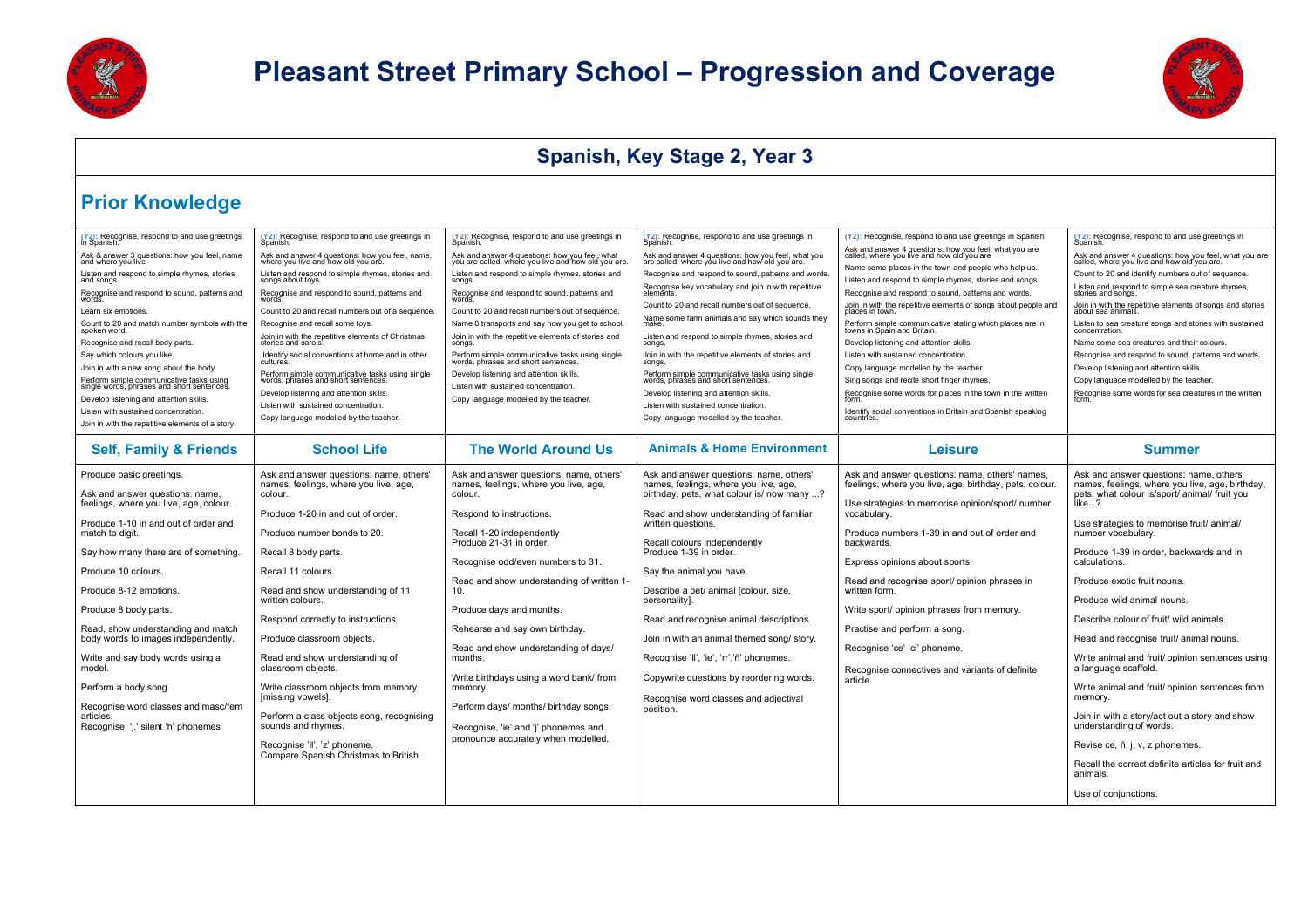



## **Spanish, Key Stage 2, Year 4**

| (Y3): Produce basic greetings.<br>Ask and answer questions: name, feelings, where<br>you live, age, colour.<br>Produce 1-10 in and out of order and match to<br>Say how many there are of something.<br>Produce 10 colours.<br>Produce 8-12 emotions.<br>Produce 8 body parts.<br>Read, show understanding and match body words<br>to images independently.<br>Write and say body words using a model.<br>Perform a body song.<br>Recognise word classes and masc/fem articles<br>Recognise, 'j,' silent 'h' phonemes.                                                                                                                                             | (Y3): Ask and answer questions: name, others'<br>names, feelings, where you live, age, colour.<br>Produce 1-20 in and out of order.<br>Produce number bonds to 20.<br>Recall 8 body parts.<br>Recall 11 colours.<br>Read and show understanding of 11 written colours.<br>Respond correctly to instructions.<br>Produce classroom objects.<br>Read and show understanding of classroom objects.<br>Write classroom objects from memory [missing<br>vowelsl<br>Perform a class objects song, recognising sounds<br>and rhymes.<br>Recognise 'II', 'z' phoneme.<br>Compare Spanish Christmas to British.                                                                                                                                                                                                       | (Y3): Ask and answer questions: name, others'<br>names, feelings, where you live, age, colour.<br>Respond to instructions.<br>Recall 1-20 independently<br>Produce 21-31 in order.<br>Recognise odd/even numbers to 31.<br>Read and show understanding of written 1-10.<br>Produce days and months.<br>Rehearse and say own birthday.<br>Read and show understanding of days/ months.<br>Write birthdays using a word bank/ from memory.<br>Perform days/ months/ birthday songs.<br>Recognise, 'ie' and 'j' phonemes and pronounce<br>accurately when modelled.                                                                                                                                                                                             | (Y3): Ask and answer questions: name, others' names,<br>feelings, where you live, age, birthday, pets, what colour<br>is/ now many ?<br>Read and show understanding of familiar, written<br>questions.<br>Recall colours independently<br>Produce 1-39 in order.<br>Say the animal you have.<br>Describe a pet/ animal fcolour, size, personality].<br>Read and recognise animal descriptions.<br>Join in with an animal themed song/ story<br>Recognise 'll', 'ie', 'rr','ñ' phonemes.<br>Copywrite questions by reordering words.<br>Recognise word classes and adjectival position.                                                                                                                                                                                                                                                                                           | (Y3): Ask and answer questions: name, others' names, feelings where you live, age, birthday, pets, colour.<br>Use strategies to memorise opinion/sport/ number vocabulary.<br>Produce numbers 1-39 in and out of order and backwards.<br>Express opinions about sports.<br>Read and recognise sport/ opinion phrases in written form.<br>Write sport/ opinion phrases from memory.<br>Practise and perform a song.<br>Recognise 'ce' 'ci' phoneme.<br>Recognise connectives and variants of definite article.                                                                                                                                                                                                                                                                                                                                                                      | Y3): Ask and answer questions: name, others' names,<br>feelings, where you live, age, birthday, pets, what colour<br>is/sport/ animal/ fruit you like?<br>Use strategies to memorise fruit/ animal/ number<br>vocabulary.<br>Produce 1-39 in order, backwards and in calculations.<br>Produce exotic fruit nouns.<br>Produce wild animal nouns.<br>Describe colour of fruit/ wild animals<br>Read and recognise fruit/ animal nouns.<br>Write animal and fruit/ opinion sentences using a language<br>scaffold.<br>Write animal and fruit/ opinion sentences from memory.<br>Join in with a story/act out a story and show understanding<br>of words.<br>Revise ce, ñ, j, v, z phonemes.<br>Recall the correct definite articles for fruit and animals.<br>Use of coniunctions                |
|--------------------------------------------------------------------------------------------------------------------------------------------------------------------------------------------------------------------------------------------------------------------------------------------------------------------------------------------------------------------------------------------------------------------------------------------------------------------------------------------------------------------------------------------------------------------------------------------------------------------------------------------------------------------|--------------------------------------------------------------------------------------------------------------------------------------------------------------------------------------------------------------------------------------------------------------------------------------------------------------------------------------------------------------------------------------------------------------------------------------------------------------------------------------------------------------------------------------------------------------------------------------------------------------------------------------------------------------------------------------------------------------------------------------------------------------------------------------------------------------|--------------------------------------------------------------------------------------------------------------------------------------------------------------------------------------------------------------------------------------------------------------------------------------------------------------------------------------------------------------------------------------------------------------------------------------------------------------------------------------------------------------------------------------------------------------------------------------------------------------------------------------------------------------------------------------------------------------------------------------------------------------|----------------------------------------------------------------------------------------------------------------------------------------------------------------------------------------------------------------------------------------------------------------------------------------------------------------------------------------------------------------------------------------------------------------------------------------------------------------------------------------------------------------------------------------------------------------------------------------------------------------------------------------------------------------------------------------------------------------------------------------------------------------------------------------------------------------------------------------------------------------------------------|------------------------------------------------------------------------------------------------------------------------------------------------------------------------------------------------------------------------------------------------------------------------------------------------------------------------------------------------------------------------------------------------------------------------------------------------------------------------------------------------------------------------------------------------------------------------------------------------------------------------------------------------------------------------------------------------------------------------------------------------------------------------------------------------------------------------------------------------------------------------------------|-----------------------------------------------------------------------------------------------------------------------------------------------------------------------------------------------------------------------------------------------------------------------------------------------------------------------------------------------------------------------------------------------------------------------------------------------------------------------------------------------------------------------------------------------------------------------------------------------------------------------------------------------------------------------------------------------------------------------------------------------------------------------------------------------|
| <b>Self, Family &amp; Friends</b>                                                                                                                                                                                                                                                                                                                                                                                                                                                                                                                                                                                                                                  | <b>School Life</b>                                                                                                                                                                                                                                                                                                                                                                                                                                                                                                                                                                                                                                                                                                                                                                                           | <b>The World Around Us</b>                                                                                                                                                                                                                                                                                                                                                                                                                                                                                                                                                                                                                                                                                                                                   | <b>Animals &amp; Home Environment</b>                                                                                                                                                                                                                                                                                                                                                                                                                                                                                                                                                                                                                                                                                                                                                                                                                                            | Leisure                                                                                                                                                                                                                                                                                                                                                                                                                                                                                                                                                                                                                                                                                                                                                                                                                                                                            | <b>Summer</b>                                                                                                                                                                                                                                                                                                                                                                                                                                                                                                                                                                                                                                                                                                                                                                                 |
| Ask and answer personal questions.<br>Name colours and body parts from<br>memory.<br>Ask for and state eye colour.<br>Listen and show understanding of<br>sentences describing eye colour.<br>Ask about and describe hair.<br>Read and show understanding of<br>sentences describing hair.<br>Show understanding of word order.<br>Produce sentences orally about eyes and<br>hair (with support).<br>Copy sentences accurately containing<br>familiar words.<br>Produce written sentences about eyes<br>and hair.<br>Talk about family and describe them<br>using 3 <sup>rd</sup> person verbs.<br>Use numbers $1 - 39$ .<br>Recognise and produce the phonemes - | Ask and answer personal questions.<br>Repeat, recognise and produce school<br>subjects, including the difference in gender.<br>Read aloud with correct pronunciation and<br>show understanding of written words for<br>school subjects.<br>Ask for and state favourite subject (colour.<br>animal, sport or fruit).<br>Produce written sentences giving opinions<br>about school subjects.<br>Use verbs (1st, odiar, ser, estudiar, gustar,<br>encantar) in the present tense.<br>Repeat, recognise and produce the letter<br>sounds of the Spanish alphabet.<br>Ask for and state the time (o'clock).<br>Read aloud and pronounce words for<br>numbers 1-20 correctly.<br>Read and show understanding of written<br>words for numbers 1-20.<br>Recognise and produce the phonemes 'ge'<br>'gi', 'ci', 'ce'. | Ask and answer questions on a range of<br>topics.<br>Repeat, recognise and produce weather<br>conditions.<br>Join in with an action song about the<br>weather, seasons, months or numbers.<br>Listen and show understanding of sentences<br>about the weather and seasons.<br>Read aloud and show understanding of<br>weather and seasons phrases.<br>Say what the weather is like in different<br>months/seasons.<br>Use preposition "en" correctly in sentences<br>Produce written sentences describing the<br>weather in each month of the year/season<br>(with support/independently).<br>Use verbs hacer/ está + weather.<br>Make a positive sentence negative (no hace<br>no está, no hay).<br>Repeat, recognise and produce multiples of<br>10 to 60. | Ask and answer questions on a range of topics.<br>Make positive sentences negative.<br>Repeat, recognise and produce words for<br>animals and habitats.<br>Join in with an action song (Una Sardina/Old<br>McDonald).<br>Read aloud and pronounce words for<br>animals/habitats correctly and show<br>understanding.<br>Listen or read and show understanding of<br>sentences about where different animals live.<br>Produce spoken and written sentences about<br>where animals live (with support/independently<br>Produce spoken and written sentences<br>describing animals and where they live (with<br>support/independently).<br>Recognise and use gender of nouns correctly<br>(indefinite-definite articles).<br>use verbs (1st, 2nd and 3rd person singular) in<br>the present tense (vivir).<br>Use numbers 1 - 69 - count forwards.<br>backwards, add and subtract). | Ask and answer questions on a range of topics.<br>Say why you like/dislike certain sports using<br>conjunction = adjectives.<br>Listen/read and show understanding of which sports<br>are liked/disliked and why.<br>Ask and say which sports you play or do (yo<br>juego/practico).<br>State which sports you do on different days of the<br>week.<br>Listen/read, show understanding and produce<br>sentences about which sports you play/do (with<br>support or independently).<br>Use verbs (1st, 2nd and 3rd person singular) in the<br>present tense (qustar, encantar, odiar, ser, jugar,<br>practicar).<br>Produce sports and simple opinions from memory(me<br>gusta, odio, no me gusta, cual es tu deporte<br>favorito).<br>Count forwards, backwards, in odds and evens 1 -<br>69.<br>Recognise and produce numbers out of sequence 1 -<br>69 (add, subtract and half). | Ask and answer questions on a range of topics.<br>Recall fruits from previous years.<br>Repeat, recognise and produce drink items,<br>sandwich feelings and ice cream flavours for a<br>picnic.<br>Show understanding of word order, make nouns<br>plural.<br>Listen and recognise the price of picnic items.<br>Look at coins and notes for Euro currency.<br>Play role: Ask and say how much an item costs<br>in euros, ask for an item of picnic food or drink in<br>a shop.<br>Write items of picnic food and drink from<br>memory.<br>Join in with an action song asking for foods.<br>Use verbs (1st, 2nd and 3rd person singular) in<br>the present tense (Querer).<br>Numbers 1-69 (double, half, count in 2's, 5's,<br>$10's$ ).<br>Recognise and produce the phonemes: j, ll, z, h. |
| ʻrr', 'ñ', 'z', 'v'.                                                                                                                                                                                                                                                                                                                                                                                                                                                                                                                                                                                                                                               |                                                                                                                                                                                                                                                                                                                                                                                                                                                                                                                                                                                                                                                                                                                                                                                                              | Recognise and produce the phonemes: 'h'<br>'ay' 'ie' 'ce'.                                                                                                                                                                                                                                                                                                                                                                                                                                                                                                                                                                                                                                                                                                   | Recall and produce the phonemes: 'II' 'i' 'rr' 'ñ'<br>'v' 'ce'.                                                                                                                                                                                                                                                                                                                                                                                                                                                                                                                                                                                                                                                                                                                                                                                                                  | Recognise and produce the sound 'jue', 'ci', 'ce'.                                                                                                                                                                                                                                                                                                                                                                                                                                                                                                                                                                                                                                                                                                                                                                                                                                 |                                                                                                                                                                                                                                                                                                                                                                                                                                                                                                                                                                                                                                                                                                                                                                                               |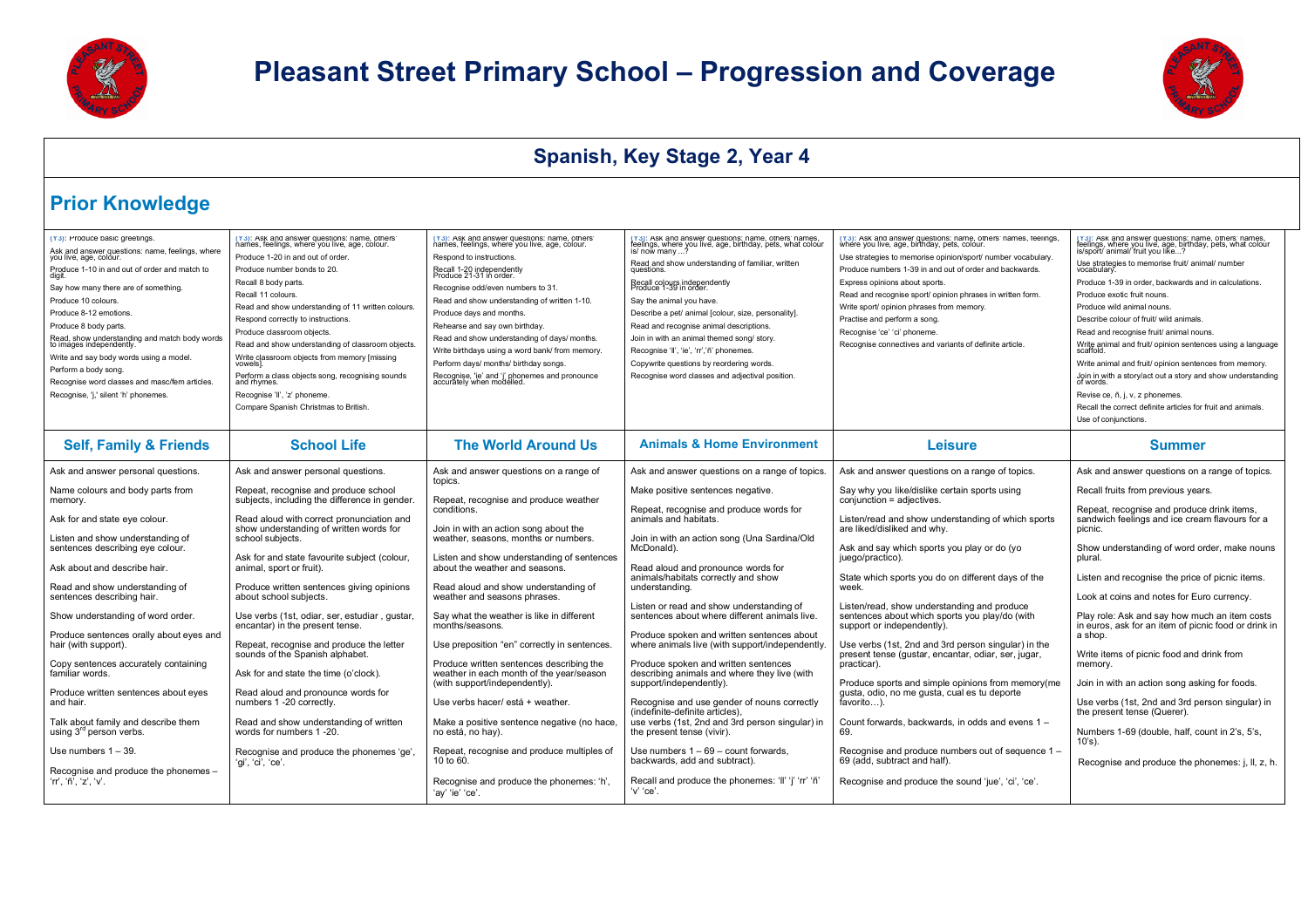



#### **Spanish, Key Stage 2, Year 5 Prior Knowledge (Y4):** Ask and answer personal questions. Name colours and body parts from memory. Ask for and state eye colour. Listen and show understanding of sentences describing eye Ask about and describe hair. Read and show understanding of sentences describing hair. Show understanding of word order. Produce sentences orally about eyes and hair (with support). Copy sentences accurately containing familiar words. Produce written sentences about eyes and hair. Talk about family and describe them using  $3<sup>rd</sup>$  person verbs. Use numbers 1 – 39. Recognise and produce the phonemes – 'n', 'ñ', 'z', 'v'. **(Y4):** Ask and answer personal questions. Repeat, recognise and produce school subjects, including the difference in gender. Read aloud with correct pronunciation and show understanding of written words for school subjects. Ask for and state favourite subject (colour, animal, sport or fruit). Produce written sentences giving opinions about school subjects. Use verbs (1st, odiar, ser, estudiar, gustar, encantar) in the Repeat, recognise and produce the letter sounds of the Spanish Ask for and state the time (o'clock). Read aloud and pronounce words for numbers 1 -20 correctly. Read and show understanding of written words for numbers 1 -20. Recognise and produce the phonemes 'ge', 'gi', 'ci', 'ce'. **(Y4):** Ask and answer questions on a range of topics. Repeat, recognise and produce weather conditions. Join in with an action song about the weather, seasons, months or numbers. Listen and show understanding of sentences about the weather<br>and seasons. Read aloud and show understanding of weather and seasons .<br>Say what the weather is like in different months/seasons Use preposition "en" correctly in sentences. Produce written sentences describing the weather in each month of the year/season (with support/independently). Use verbs hacer/ está + weather. Make a positive sentence negative (no hace, no está, no hay). Repeat, recognise and produce multiples of 10 to 60. Recognise and produce the phonemes: 'h', 'ay' 'ie' 'ce'. **(Y4):** Ask and answer questions on a range of topics. Make positive sentences negative. Repeat, recognise and produce words for animals and habitats. Join in with an action song (Una Sardina/Old McDonald). Read aloud and pronounce words for animals/habitats correctly and show understanding. Listen or read and show understanding of sentences about where different animals live. Produce spoken and written sentences about where animals live (with support/independently. Produce spoken and written sentences describing animals and where they live (with support/independently). Recognise and use gender of nouns correctly (indefinite-definite<br>articles),<br>use verbs (1st, 2nd and 3rd person singular) in the present tense<br>(vivir). Use numbers 1 – 69 – count forwards, backwards, add and subtract). Recall and produce the phonemes: 'll' 'j' 'rr' 'ñ' 'v' 'ce'. **(Y4):** Ask and answer questions on a range of topics. Say why you like/dislike certain sports using conjunction = adjectives. Listen/read and show understanding of which sports are liked/disliked and why. Ask and say which sports you play or do (yo juego/practico). State which sports you do on different days of the week Listen/read, show understanding and produce sentences about which sports you play/do (with support or independently). Use verbs (1st, 2nd and 3rd person singular) in the present tense (gustar, encantar, odiar, ser, jugar, practicar). Produce sports and simple opinions from memory(me gusta, odio, no me gusta,<br>cual es tu deporte favorito…). Count forwards, backwards, in odds and evens 1 – 69. Recognise and produce numbers out of sequence 1 – 69 (add, subtract and half). Recognise and produce the sound 'jue', 'ci', 'ce'. **(Y4):** Ask and answer questions on a range of topics. Recall fruits from previous years. Repeat, recognise and produce drink items, sandwich feelings and ice<br>cream flavours for a picnic. Show understanding of word order, make nouns plural. Listen and recognise the price of picnic items. Look at coins and notes for Euro currency. Play role: Ask and say how much an item costs in euros, ask for an item<br>of picnic food or drink in a shop. Write items of picnic food and drink from memory. Join in with an action song asking for foods. Use verbs (1st, 2nd and 3rd person singular) in the present tense (Querer). Numbers 1-69 (double, half, count in 2's, 5's, 10's). Recognise and produce the phonemes: j, ll, z, h. **Self, Family & Friends School Life The World Around Us Animals & Home Environment Leisure Summer** Read, ask and answer questions about self andmily (1<sup>st</sup> & 3<sup>rd</sup> person). Use context and prior knowledge to determine the meaning of words. Recall previous years vocabulary for family and parts of the body. Read familiar story with family vocabulary. Follow the text of a familiar song, identifying the meaning of words. Show understanding of and recognise the difference between me duele(n) and le duele(n) in affirmative and negative. Produce sentences about pain in parts of the body. Read and show understanding of complex sentences which include family/ body vocabulary. Write a paragrph, using familiar family/ body vocabulary, using a language scaffold. Recognise and produce the phonemes – 'ue' and silent 'h'. Use numbers 1-100, all calculations. Ask/ answer/ read more questions including weather and seasons. Read and pronounce clothing words correctly, using prediction based on previous knowledge. Recognise the different articles for nouns and when to use them [el, la, los, las]. Use the correct form of the third person singular and plural of 'ser' and 'llevar'. Use a language scaffold to present spoken information and descriptions aclothing, based on <sup>a</sup> photo or image. Read and show understanding of colour agreement and clothing items in complex sentences. Recall the phonemes, 'll / ca / ce / cu'. Follow the text of a story and begin to read aloud. Write clothing descriptions using a language scaffold and from memory according to ability. Numbers 1-100 Count in 2s/ 5s/ 10s. Introduce 100's. Ask and answer more complex familiar questions with a scaffold of responses. Use context and prior knowledge to determine meaning of words. Start to predict the pronunciation of unfamiliar transport nouns using knowledge of phonemes. Show understanding of spoken complex sentences about transport and reasons. Say longer sentences in first and third person [singular and plural] in the positive and negative to answer to transport question, using a scaffold of responses. Read and show understanding of written complex transport and reasons sentences and answers. Write longer transport and reasons sentences using <sup>a</sup> language scaffold, visuals or from memory according to ability. Recognise and use correct pronunciation of the phoneme, 'o'. Use correct preposition before transport nouns. Use the negative form. Count to 500 in 100's. Play games to recognise and produce numbers up to 100. Read and show understanding of written questions and answers. Write questions using a scaffold. Use context and prior knowledge to predict meaning and pronunciation of unfamiliar words. Listen, repeat, recognise and produce home/rooms and some furniture vocabulary. Create, rehearse and present complex sentences about rooms/ bedroom items/ prepositions, using a scaffold. Listen, read and show understanding of complex sentences about rooms/ bedroom items/ prepositions. Write and say a paragraph about rooms/ bedroom items using a scaffold and from memory. Use conjuctions "y/pero/ni". To use previously known language to describe own home designed. Use the verb "haber" in the 3<sup>rd</sup> person. Recognise and produce the phonemes 'co' 'j' and all previous phonemes. Read and show understanding of multiples of ten to 100, and multiples of 100 to 500 Show understanding of spoken complex sentences about family/ opinions/ hobbies/reasons. Listen, repeat, recognise and produce sports and hobbies vocabulary. Say more complex answers to the questions, '¿Qué haces en tu tiempo libre/ qué hace tu padre...etc ?'. Recognise the phonemes, 'ó, ú, qu, é, ie' and recall others previously learnt. Predict the pronunciation of cognate musical instruments/ reasons using knowledge of phonemes. Read and show understanding of complex sentences about family/ opinions/ hobbies/ reasons. Use context and prior knowledge to determine meaning of words. Write longer family/ opinion/ hobby/ reason sentences using <sup>a</sup> language scaffold and from memory with understandable accuracy. Use correct possessive pronoun, preposition+ article combination. Say sentences in first/ third person and in the negative. Use of 'a' before a person with gustar for the 3rd person (A mi madre le gust aver la tv). Count 1-500 independently and in order. Ask/ answer more complex familiar questions with a scaffold of responses. Read and show understanding of written questions and answers. Write questions using a scaffold/ independently. Use context and prior knowledge to predict meaning and pronunciation of unfamiliar words. Listen and show understanding of complex sentences about countries/ nationalities/ weather Create, rehearse and present complex sentences about countries/ nationalities/ weather with a language scaffold. Write and say longer sentences about countries/ nationalities/ weather using a scaffold and/or from memory. Follow the simple text of a story. Recognise and produce the phonemes 'ce', ñ,' 'rr' 'v' and 'z' and all previous phonemes. Use the correct form of the third person singular; use the [correct] definite article/ preposition before countries. Recall 1-500 in and out of order. Introduce numbers 1000.